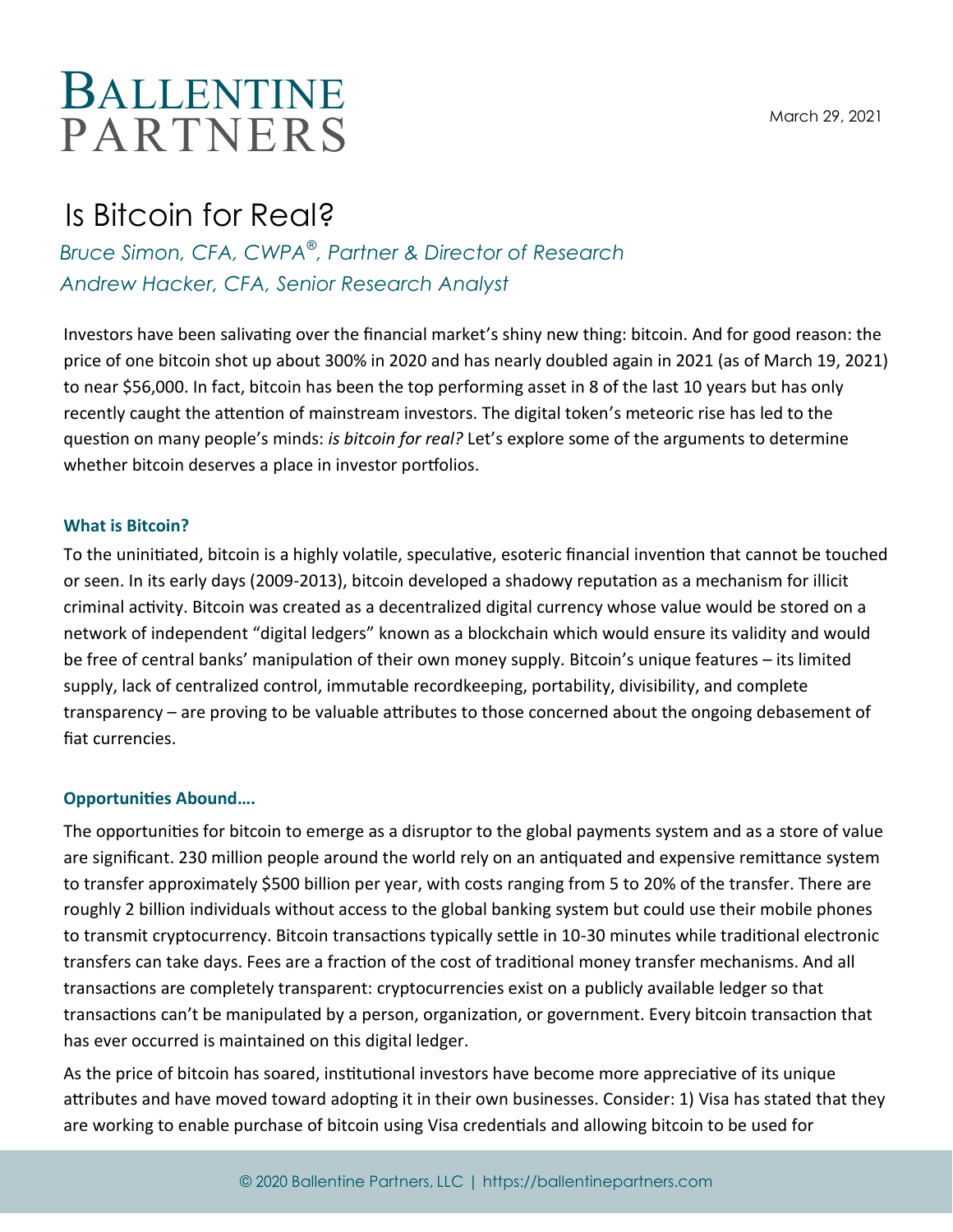purchases through the Visa network; 2) Morgan Stanley is rolling out 3 bitcoin funds for use by their wealth management practice, recommending maximum 2.5% allocations for clients with an "aggressive risk tolerance" and who have at least \$2m with the firm<sup>1</sup>; 3) a number of public companies including Tesla, Square, Guggenheim, and Mass Mutual have announced plans to acquire bitcoin for their own portfolios; and 4) even vocal skeptics of bitcoin, such as JP Morgan CEO Jamie Dimon have acknowledged the transformative potential of the blockchain, while remaining somewhat skeptical on bitcoin itself.

#### **As Do Risks……**

Skeptics of the digital currency point to its extreme volatility (average **daily** price movements range from 3 to 11%<sup>2</sup>) as a disqualifying factor for bitcoin to act as a reliable means of exchange. Blockchain technology, the digital infrastructure upon which bitcoin resides, is still in its very early days, and questions remain about its susceptibility to hacking. Investors may recall the hacking and collapse of Mt. Gox in 2014, at that point the world's largest bitcoin exchange, which held 850,000 bitcoins from thousands of users. Customers of Mt. Gox are still fighting to recover a portion of their capital.

Governments are struggling with how to regulate this rapidly evolving space. While bitcoin cannot be shut down, regulators may impose harsh new regulations on exchange transactions to enhance protections for investors. Governments may adopt new disclosure requirements to crack down on the use of bitcoin for illegal purposes, which has been declining over the past 5 years. In fact, Bitcoin's transparent public ledger makes it a rather poor choice for would-be criminals. The US Treasury Department has considered imposing KYC/AML (Know Your Customer/Anti-Money Laundering) requirements on digital currency wallets, a cornerstone of the crypto ecosystem.<sup>3</sup> At the same time, many governments are planning to launch their own central bank digital currencies (CBDC's). All these conditions have the possibility of reducing, or even destroying, the demand for bitcoin.

Recently, attention has swirled around the large amounts of energy that is consumed through the process of validating the bitcoin network, known as mining. Bitcoin mining is increasingly shifting towards renewable energy sources but has some work yet to do. Electricity consumption is a notable negative externality for Bitcoin. That must be weighed against the benefits of maintaining a censorship-resistant digital store of value that has been life changing for people in countries with high inflation or oppressive monetary regimes.

#### **Adding Bitcoin to a Diversified Portfolio**

Bitcoin has been described by some as "digital gold" because of its use as an inflation hedge and its ability to add diversification to a multi-asset class portfolio. In fact, bitcoin's transferability, portability, and scarcity provides it with some inherent advantages even over gold. While the historical track is short, bitcoin has demonstrated very low correlation to most traditional asset classes, including US stocks and bonds, broad commodities, the US dollar, and even gold itself.

- <sup>1</sup>[https://www.cnbc.com/2021/03/17/bitcoin](https://www.cnbc.com/2021/03/17/bitcoin-morgan-stanley-is-the-first-big-us-bank-to-offer-wealthy-clients-access-to-bitcoin-funds.html)-morgan-stanley-is-the-first-big-us-bank-to-offer-wealthy-clients-access-to-bitcoin-funds.html <sup>2</sup> Source: Bloomberg
- <sup>3</sup>[https://www.theblockcrypto.com/post/88347/treasury](https://www.theblockcrypto.com/post/88347/treasury-crypto-wallets-reporting-rule)-crypto-wallets-reporting-rule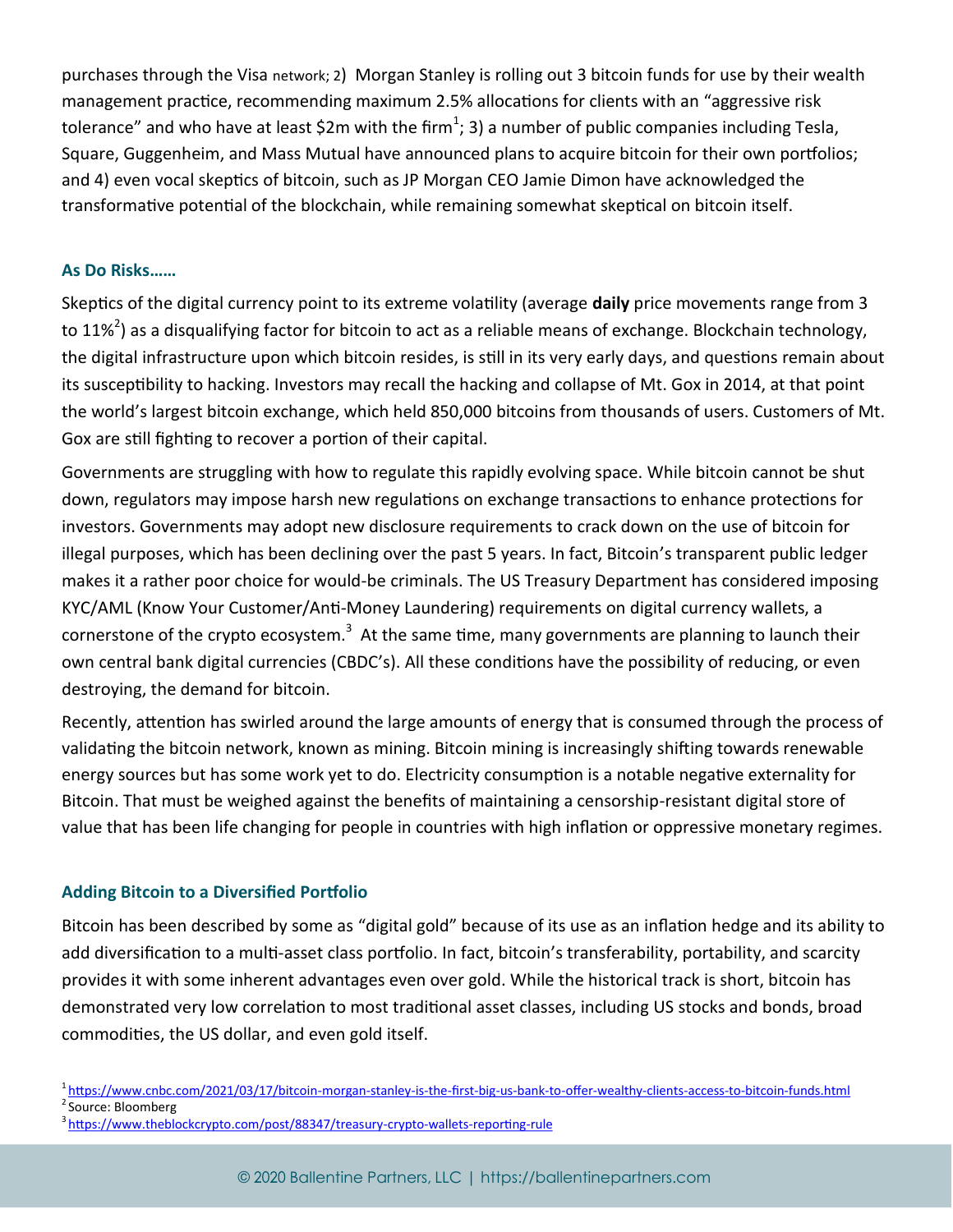Recent studies based on historical data from 1/1/14 to 9/30/20 showed that a bitcoin allocation of 2-2.5% in a diversified portfolio added 1.7% annually to a traditional 60 stock/40 bond allocation, with little change in overall volatility<sup>4</sup> Despite its inherent volatility, bitcoin's low correlation to other portfolio asset classes does not result in more variability in overall portfolio return.

There are several ways for US investors to acquire a bitcoin position. A popular method to date has been to purchase shares of the Grayscale Bitcoin Trust (GBTC). GBTC operates like a closed end fund, with occasional offerings of new shares through a private placement to accredited investors. After six months, the holders of the private placement shares can sell them on an exchange, allowing individual investors to acquire them in traditional brokerage accounts. But GBTC is not a traditional exchange traded fund (ETF). ETFs have a built-in mechanism to maintain their value close to the value of its underlying holdings. GBTC carries a 2% management fee and often trades at a wide discount or premium to the value of the underlying bitcoin. There is no guarantee that GBTC will trade at the value of the underlying bitcoin, adding an additional level of risk to holders of this security.

The most reliable method for investing in bitcoin is buying the asset directly on a regulated US exchange such as Coinbase or Gemini. Other methods for gaining exposure to bitcoin include investing in long-only private funds that own bitcoin or acquiring stakes in companies that own bitcoin or operate a bitcoinrelated business. Each of these approaches carry substantial fees or provide only indirect exposure to the digital currency. Recently, Canadian regulators approved three bitcoin ETFs primarily for Canadian investors, with lower fees than GBTC and better tracking to the coin itself, but these can be operationally challenging to access via US brokerage accounts. A more complete discussion of these approaches in beyond the scope of this article.

#### **Bottom Line**

Given the expanding acceptance of bitcoin by major institutional investors, the increasing avenues of access for individuals, a growing use case for bitcoin and blockchain applications, and attractive diversification characteristics, **we believe bitcoin has reached an inflection point in its evolution**. But it is still early. A 2020 survey from Statista found that just 6% of the US population have used or owned digital currencies.<sup>5</sup> We view bitcoin as a highly speculative investment and its role in a diversified portfolio to be largely untested. Indeed, professional investors attempting to apply traditional valuation metrics to bitcoin have struggled to establish a fair value: estimates range from a low of zero to a high of \$400,000. Ultimately, like any asset, the value is determined by the price at which a willing buyer and seller can agree.

At present, we find few economical and convenient avenues for investors to own bitcoin. High fees, counterparty risk of purchasing through a third-party exchange, lack of liquidity, and premium/discount issues increase the friction of trading bitcoin. Several firms are awaiting approval for US regulators to launch a US-based ETF, which should address many of these shortcomings. In the meantime, we believe investors

<sup>4</sup> Source: Morgan Stanley <sup>5</sup>[https://www.statista.com/chart/18345/crypto](https://www.statista.com/chart/18345/crypto-currency-adoption/)-currency-adoption/